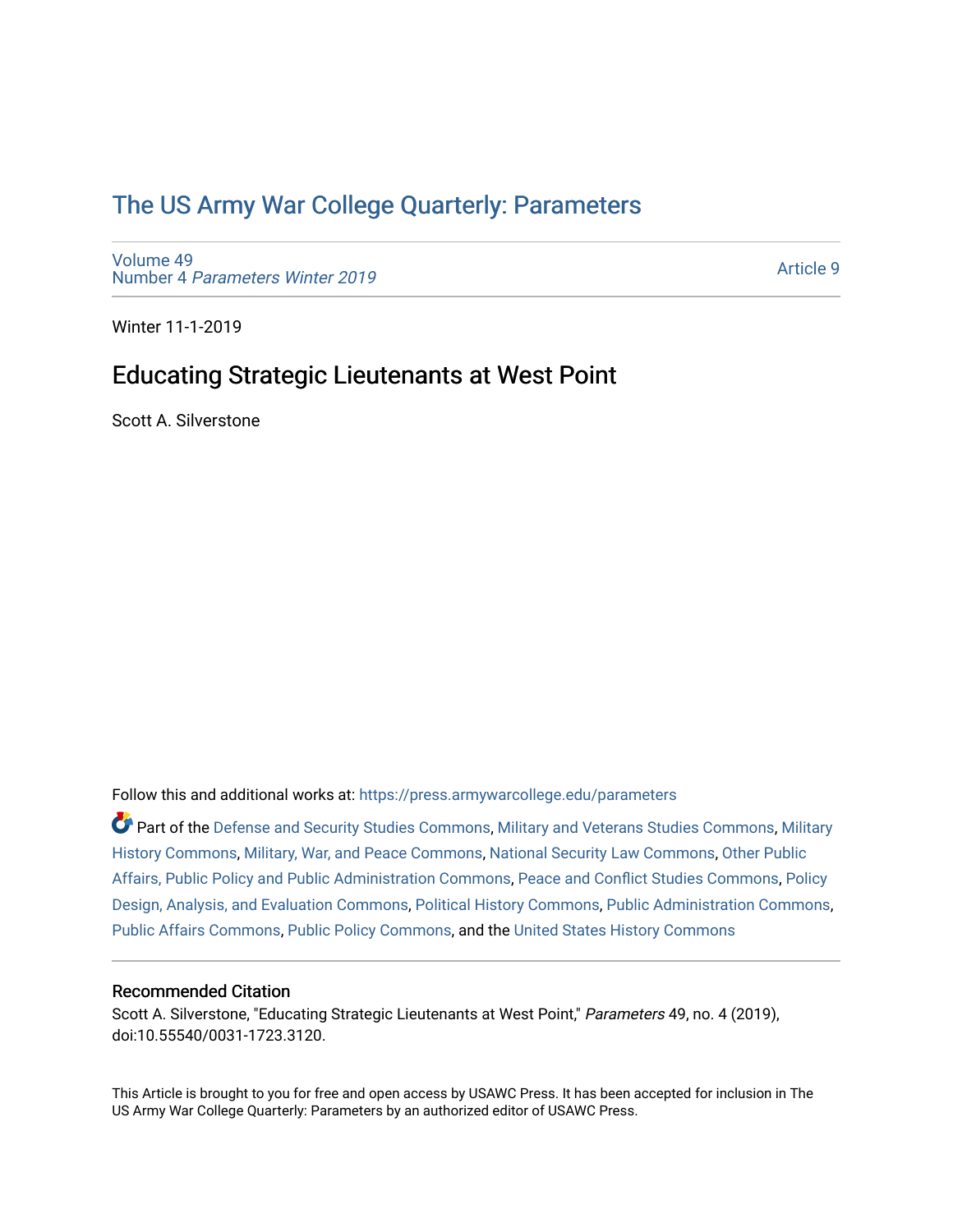# Educating Strategic Lieutenants at West Point

Scott A. Silverstone

*©2019 Scott A. Silverstone*

ABSTRACT: This article argues West Point responded to the changing strategic environment from the end of the Cold War through the post-9/11 period by innovating its curriculum. Over the past several decades, however, the academy's educational model has remained remarkably stable, rooted in an enduring commitment to a rigorous liberal education as the best preparation for officers confronting the inherent uncertainties of future wars.

The United States Military Academy has been developing<br>commissioned officers for the US Army since the academy's<br>founding in 1802. While the objective has always been to<br>produce second lieutenants prepared for a career in commissioned officers for the US Army since the academy's founding in 1802. While the objective has always been to produce second lieutenants prepared for a career in uniform, West Point's approach to its leader development mission has changed dramatically over the past two centuries, and much of that story has been told elsewhere.<sup>1</sup> This article focuses on the decades since the end of the Cold War, a period of profound shifts in the strategic landscape, and the changing expectations at home about the strategic problems our military leaders must be prepared to tackle. As a result of these factors, the past three decades have been marked by deep reflection among academy leaders over whether the curriculum is adequately preparing our cadets for the professional demands placed on their shoulders after graduation.

This article emerged from a joint project that began in 2015 among a group of faculty members from different North Atlantic Treaty Organization (NATO) military academies who met periodically to discuss their respective academic curricula. Our initial goal was to share best practices for officer education at the precommissioning level. Even though our graduates have been working together in Afghanistan for years, and they share a stake in NATO's reinvigorated focus on territorial defense after Russia's annexation of Crimea, each academy knew very little about how its counterparts were preparing young officers for service, particularly in collective security initiatives.

Over the course of numerous meetings, we identified profound international relations differences in how NATO members approach this task. This discovery  $\frac{m}{\text{Social Sciences at the}}$ led to a new set of comparative questions for discussion. First, how have United States Military changes in the international strategic context since the end of the Cold Academy, holds a PhD War shaped each academy's educational model, if at all? Second, how from the University

Dr. Scott A. Silverstone, a professor of in the Department of in political science of Pennsylvania and recently authored *Promise of Preventive War*.

*From Hitler's Germany to*  1 Lance Betros, *West Point: Two Centuries and Beyond* (Abilene, TX: State House Press, 2004); *Saddam's Iraq: The False*  and Lance Betros, *Carved from Granite: West Point since 1902* (College Station: Texas A&M University Press, 2012).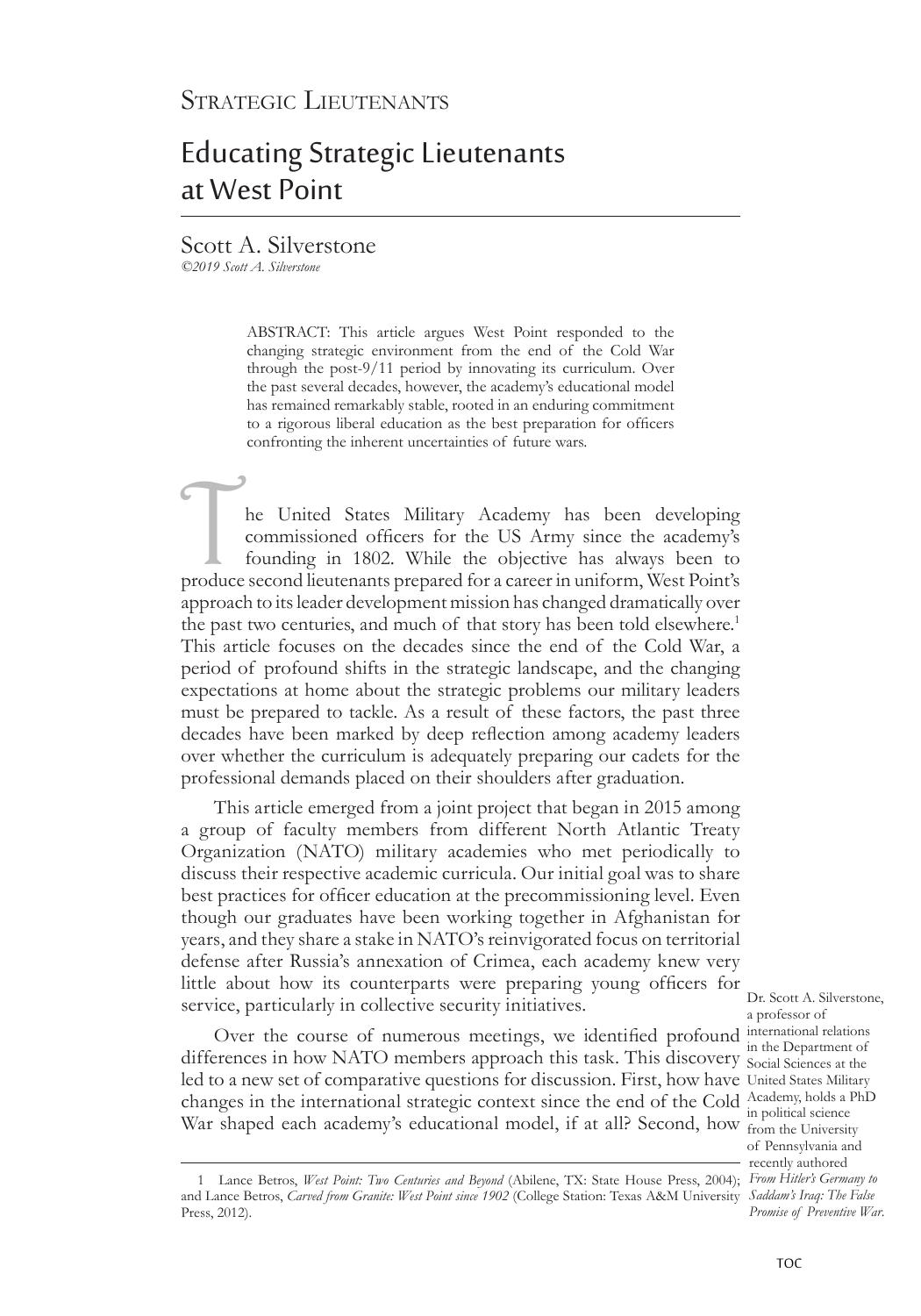has the domestic political context of each member state shaped the way its military academies responded to the changing security environment?

This article contributes to the larger comparative study of strategic context and NATO military academies, and it addresses these questions for the United States Military Academy (USMA). This analysis is not the official position of the USMA, but rather my personal assessment after nearly two decades on the faculty. My goal is to pull back the curtain a bit to explain how this institution has wrestled with the fundamental questions of educating future US Army officers within a broader domestic and international strategic setting.

The article focuses on the impact of changes in the global distribution of power at the end of the Cold War that created new opportunities American leaders sought to exploit and the changing perceptions of the twenty-first century threat environment. Together, these threats and opportunities invariably expanded the mission of the US Army and forced USMA leadership to confront a central question: What capabilities do graduates need to carry into the field? Real-world events, including the Persian Gulf War and the subsequent focus on preparedness to fight major regional conflicts, in Korea and the Middle East; humanitarian intervention in cases like Somalia and Kosovo; nation-building and counterinsurgency missions in Afghanistan and Iraq; and a renewed emphasis on readiness for high-intensity conflict against near-peer competitors such as Russia and China, suggest the answer to this question is simply "more."

Further, domestic sentiment, favoring an activist foreign policy and continued investments in America's global reach, created a strategic culture that encouraged expanding the capabilities of the US Army. This article pulls these elements of strategic context together to explain the academy's response to the most basic questions of education and leader development in recent decades. In the end, it shows that despite changes in the international environment and in Army operations, West Point's educational model has remained remarkably stable, rooted in an enduring commitment to a rigorous liberal education as the best preparation for a career of service as a US Army officer.

#### **America's Strategic Context**

We begin our assessment of America's strategic context by bluntly acknowledging a few, perhaps obvious, facts: among the 29 member states within the NATO Alliance, America stands out in several ways its power, its geography, and its self-defined role in the international system. While the United States and Canada share strategic benefits offered by geographic separation from most of the world's hot spots, the magnitude and global reach of American economic and military power in support of its enduring, post-World War II interests puts the United States in a unique strategic position relative to its NATO partners.

America's distinctive strategic context, characterized by the relationship between its power and its geography and its strategic culture,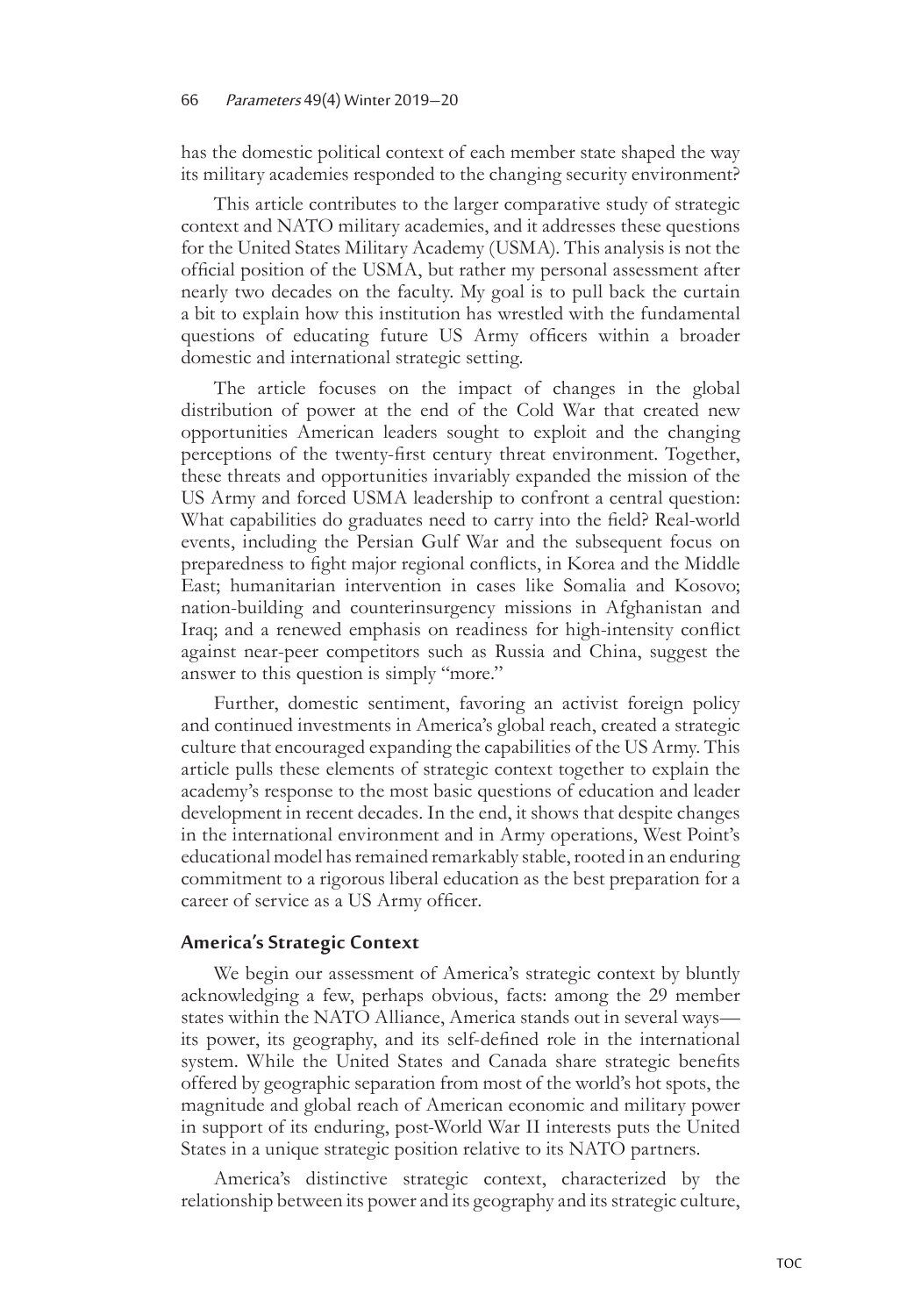directly influences the USMA program. Scholars have been working with the concept of strategic culture for decades, highlighting how ideas, identities, "patterns of habitual behavior," assumptions about the way the world works, and assumptions about "what strategic choices are the most efficacious," shape the decisions states make.<sup>2</sup> Thomas Berger defined "political-military culture" as the ideas and identities that shape "how members of a given society view national security, the military as an institution, and the use of force in international relations."3 In the United States, a distinctive strategic culture gives purpose to its great power, and in turn reinforces military and economic investment in sustaining that great power while geography creates the conditions for many of the operational features of American power abroad.

The key ideas and identities that constitute America's strategic culture can be summarized through a few statements that reflect a deeply engrained and widely shared perspective on national security:

- Despite the continental scale of its landmass and its rich natural resource base, American prosperity, and the national strength that prosperity makes possible, depend on unfettered access to key regions of the world, primarily western Europe, East Asia, and the Middle East.
- Historically, America's political leadership has been highly sensitive to perceived security threats in distant lands that could be projected to the American homeland or disrupt access to key geographic regions in other parts of the world.
- Power projection with forward-deployed military forces makes it possible to defuse, deter, or defend against these threats at great distances from American territory, thereby greatly reducing the risks to American interests.
- America as an uncontested leader in multilateral political, economic, and military endeavors is a core identity, but not a guaranteed state of affairs for the twenty-first century.
- Historically, Americans have seen themselves as problem solvers, willing and able to take on the challenges many states cannot, or are not willing to, take on without US leadership or assistance.

The roots of contemporary American strategic culture are found in the early twentieth century, as the pressures of a changing international system made it impossible for the United States to maintain the largely isolationist grand strategy it had pursued since the founding. After suffering through the pain of the Great Depression and being drawn into World War II, American leaders increasingly came to believe fixing the problems that had spawned such a violent period in human history was essential for securing future American interests. In essence, if the United

<sup>2</sup> Alastair Iain Johnston, "Thinking about Strategic Culture," *International Security* 19, no. 4 (1995): 36, 46.

<sup>3</sup> Thomas U. Berger, "Norms, Identity, and National Security in Germany and Japan" in *The Culture of National Security*, ed. Peter J. Katzenstein (New York: Columbia University Press, 1996), 325–26.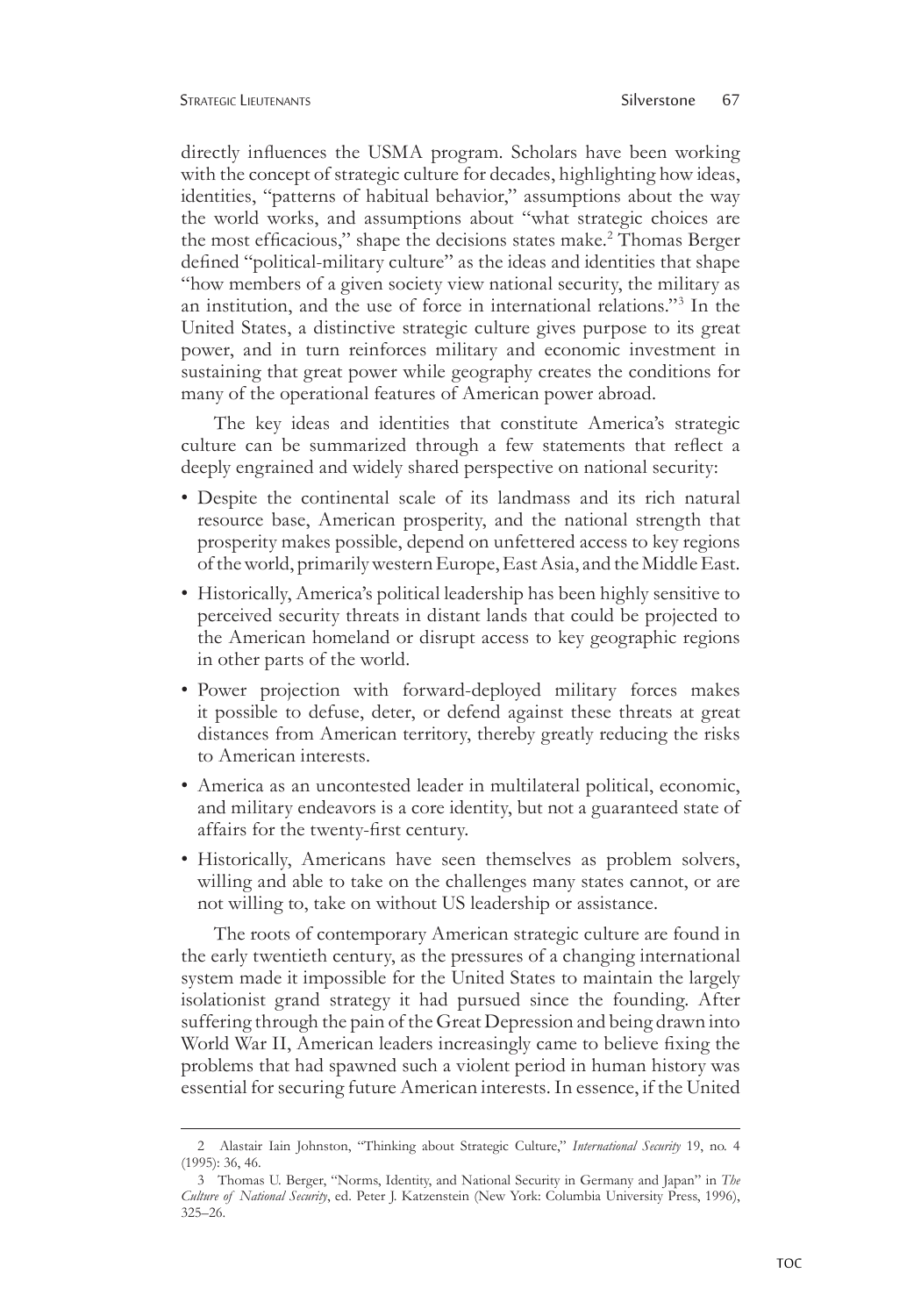States could not remain detached from the dangerous dysfunctions of the old world order, then it had no choice but to transform the character of political, economic, and security relationships within the international system into a more congenial environment. John Ikenberry describes this new world order as an open order that allowed for liberal trade across continents, a friendly order free from hostile revisionist states, and a stable order in which institutions help facilitate cooperation across multiple issue areas.<sup>4</sup>

The Cold War helped cement this new strategic perspective and America's emerging identity as a global leader. This emergent globalist, problem-solving impulse was evident in 1950 in the most important strategic document of the early Cold War. National Security Council Report 68, which contains an alarming assessment of the Soviet threat, evaluated the strategic options available in response and presented a strong case for containment as the only viable way to confront the new threat environment. But in a largely overlooked passage, NSC 68 distinguished containment from what it called "our overall policy," which can "be described as one designed to foster a world environment in which the American system can survive and flourish." While containment was one "subsidiary" element, NSC 68 declared "the policy of striving to develop a healthy international community is the longterm constructive effort which we are engaged in." And it was an effort America would "probably pursue even if there were no Soviet threat."5 President John F. Kennedy captured this global problem-solving spirit and what it meant for America's Army officers during his West Point commencement speech in June 1962:

Whatever your position, the scope of your decisions will not be confined to the traditional tenets of military competence and training. . . . The nonmilitary problems which you will face will also be most demanding—diplomatic, political and economic. . . . You will need to know and understand not only the foreign policy of the United States, but the foreign policy of all countries scattered around the world who 20 years ago were the most distant names to us.<sup>6</sup>

Perhaps the best evidence these strategic ideas and this identity had become deeply embedded in the political fabric of the United States came with the collapse of the Soviet Union in 1991. There was great enthusiasm in the early 1990s for reaping the benefits of a so-called peace dividend, the potential for significant reductions in the costs of global leadership made possible by a dramatic decline in the Soviet threat. But the end of the Cold War did not lead to a wholesale drawdown of America's global commitments. Instead, American leaders quickly pivoted on the axis of US strategic culture to engage new threats and embrace new opportunities

<sup>4</sup> G. John Ikenberry, *Liberal Leviathan* (Princeton, NJ: Princeton University Press, 2011), 166.

<sup>5</sup> National Security Council, *United States Objectives and Programs for National Security*, National Security Council Report 68 (NSC 68) (Washington, DC: NSC, April 14, 1950), sec. VI a.

<sup>6</sup> John F. Kennedy, "Remarks to the Graduating Class of the U.S. Military Academy, West Point, New York, 6 June 1962" (speech, United States Military Academy, West Point, NY, June 6, 1962).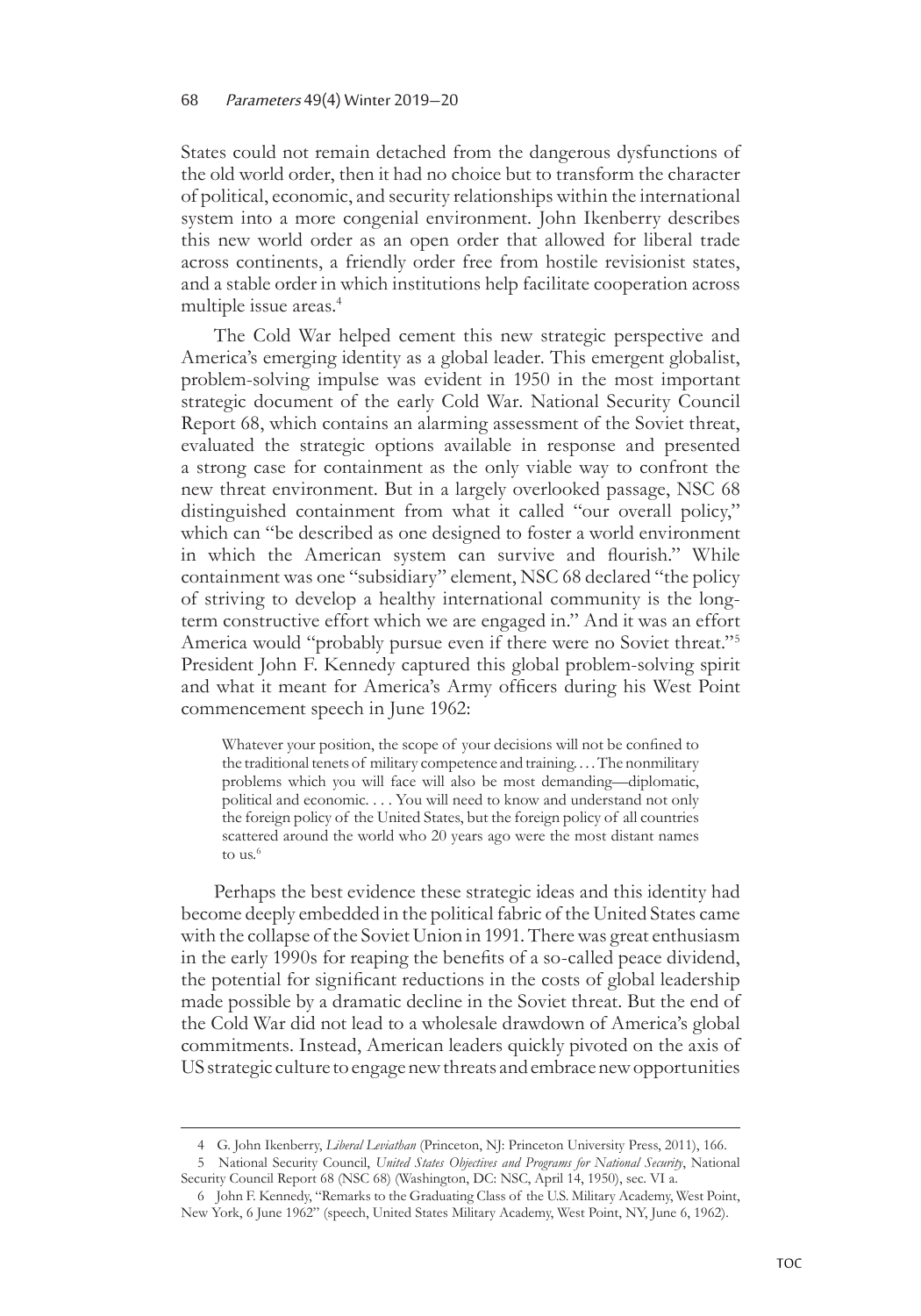to exercise leadership "abroad, in search of monsters to destroy."7 The absence of a peer competitor simply broadened the geographic scope for extending American influence and ambitions. A draft version of the Bush administration's 1992 Defense Planning Guidance, for example, bluntly called for sustaining a one-superpower-world to prevent allies like Germany and Japan from challenging America's leadership of the existing order, extending America's European defense commitments further eastward to include former Warsaw Pact nations, and stopping the spread of nuclear weapons by such states as Iraq, North Korea, India, and Pakistan.<sup>8</sup> Less than a year later President George H. W. Bush delivered his farewell address to the cadets at West Point. In it, he acknowledged,

The United States should not seek to be the world's policeman. . . . But in the wake of the cold war, in a world where we are the only remaining superpower, it is the role of the United States to marshal its moral and material resources to promote a democratic peace. It is our responsibility, it is our opportunity to lead. . . . Our objective must be to exploit [this] unparalleled opportunity . . . to work toward transforming this new world into a new world order, one of governments that are democratic, tolerant, and economically free at home and committed abroad to settling inevitable differences peacefully, without the threat or use of force.<sup>9</sup>

When Bush delivered this speech in January 1993, American forces had been in Somalia for just one month, executing the first major humanitarian relief mission of the post-Cold War period. President Bill Clinton quickly embraced this general trend of expanding America's global commitments such as promoting democracy and market economies, deterring states that might oppose these trends; promoting the liberalization of these same states, and advancing a humanitarian agenda.10

Over the years, public support for American engagement abroad has certainly had its highs and its lows. And during the 2016 presidential election, Donald Trump successfully tapped into a more restrictive view of US military and diplomatic intervention abroad held by a percentage of American voters. But despite President Trump's challenge to longstanding beliefs about America's role in the world, the general consensus on American global engagement, particularly among elites, has been resilient. This consensus is clearly reinforced by enduring support within the broader national security community, and by the leadership of the Department of Defense and the US Army, which expects America's military forces to be fully prepared to sustain global commitments and grapple with a wide range of problems in all regions of the world. In

<sup>7</sup> John Quincy Adams, "An Address to Congress" (speech, United States Congress, Washington, DC, July 4, 1821).

<sup>8</sup> Patrick E. Tyler, "U.S. Strategy Plan Calls for Ensuring no Rivals Develop," *New York Times*, March 8, 1992.

<sup>9</sup> George H. W. Bush, "Address at West Point" (speech, United States Military Academy, West Point, NY, January 5, 1993).

<sup>10</sup> Anthony Lake, "From Containment to Enlargement," (speech, School of Advanced International Studies, Johns Hopkins University, Washington, DC, September 21, 1993).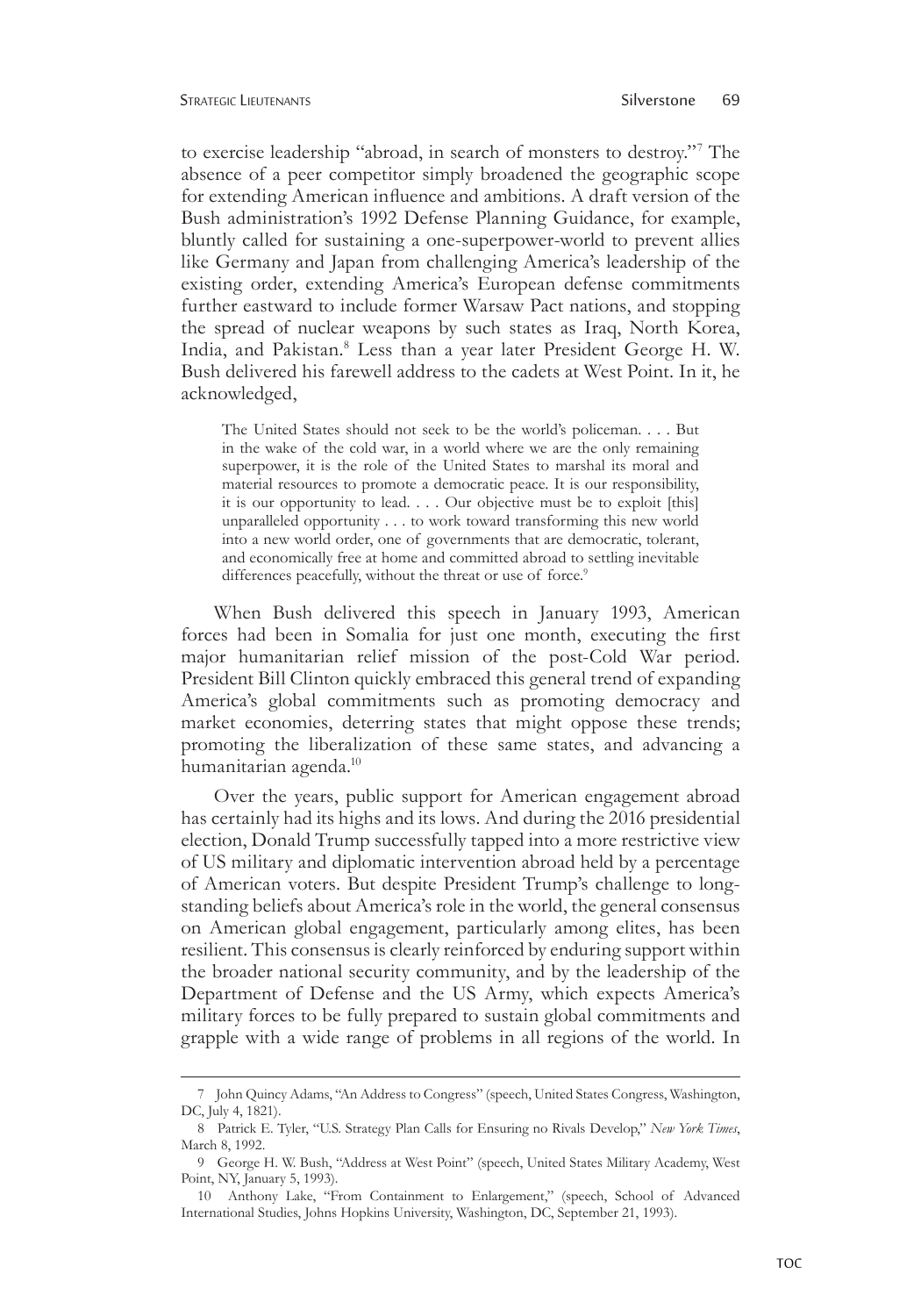this broader story, NATO clearly remains a top priority for the United States. But the Alliance is just one part of a larger global picture that keeps American leaders focused on multiple priorities.

While this relatively stable strategic culture has sustained basic expectations that America's Army and its officers must be prepared to engage globally on behalf of America's diverse strategic objectives, expectations for the specific types of problems they must confront have changed since the late 1980s. Changing expectations have followed shifts in the global power structure, America's problem-solving ambitions, and the character of threats that have flared and receded over time. Taken together, these variables provide tremendous insight into how the leadership and the faculty at West Point have thought about the academy's program for developing each class of new second lieutenants.

## **West Point's Adaptation**

In many ways, West Point now resembles a typical four-year American undergraduate academic institution, with a core curriculum and academic majors that result in each graduate being awarded a bachelor of science degree. Military and physical development programs are woven throughout the cadet experience, as is a character-building program designed to develop ethically grounded leadership. For much of the post-World War II era, and into the 1980s, the West Point curriculum remained relatively stable. All cadets took the same set of courses, with just a few elective options introduced in the 1970s, while much of the core curriculum reflected the legacy of West Point's distinction as the first engineering school in the United States. While cadets could select fields of study or academic majors by the mid-1980s, the intellectual experience for every cadet was highly standardized with academic majors not becoming a graduation requirement until 2005.

As the Cold War was winding down, two external sources of pressure forced the academy's leaders to think more critically about cadet education. Abroad, the Persian Gulf War and the Somalia intervention demonstrated in rapid succession just how broad an Army officer's professional skill set needed to be. The Persian Gulf War was a victory for the post-Vietnam US Army. It provided dramatic, madefor-television proof American prowess in the realm of high-intensity conflict was unmatched. Through the 1990s, American defense priorities and force structure remained anchored in the threat of renewed conflict against Iraq or Iran in southwest Asia and in the enduring potential for war on the Korean peninsula.

Readiness for large-scale conventional combat operations in these two major regional conflicts, and perhaps fighting them nearly simultaneously, supported the notion that continuity in officer education was necessary despite the end of the Soviet threat.<sup>11</sup> And the Gulf War victory could be read as indisputable confirmation the

<sup>11</sup> John M. Shalikashvili, *National Military Strategy of the United States of America*, 1995 (Washington DC: Department of Defense, 1995), ii.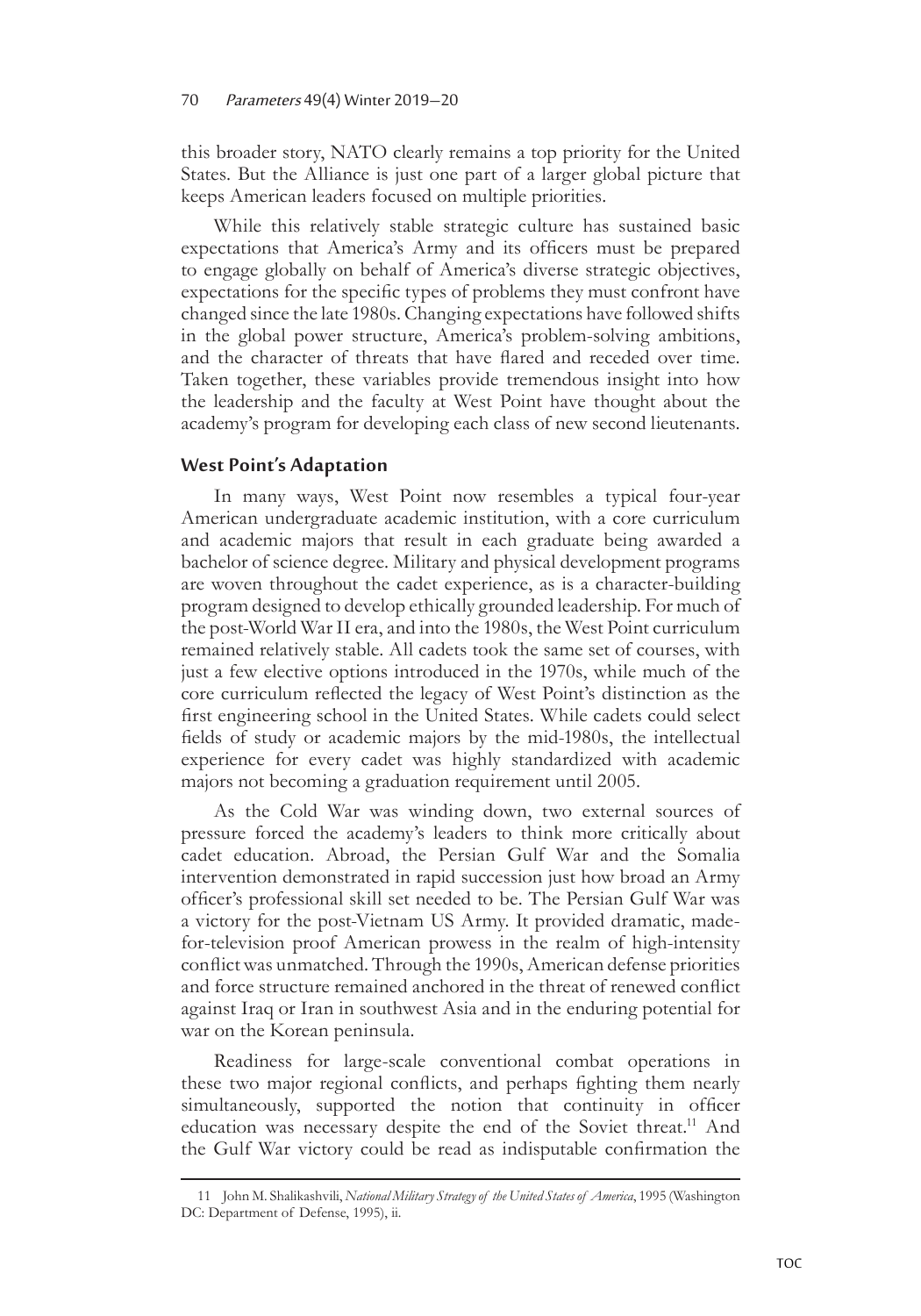#### STRATEGIC LIEUTENANTS STRATEGIC LIEUTENANTS

Army's programs for developing combat leaders were getting the job done. On the other hand, Somalia and the string of messier post-Cold War military interventions that followed in other places, convinced many that American military leaders had to develop a much broader range of competencies, beyond the capabilities needed to prevail in conventional warfare.

At home, a 1989 review by a reaccreditation team from the Middle States Commission on Higher Education set the stage for a fresh look at West Point's educational model. In a blunt finding, the commission's assessment team asserted "the institution lacked any discernible justification to describe why students were required to complete a particular set of courses." According to one academy official responsible for addressing this finding, "We . . . leveraged this accreditation concern to transform the West Point experience."<sup>12</sup>

By the late 1990s, the guiding document for West Point's academic program, aptly titled *Educating Future Army Officers for a Changing World* (known locally by the gangly acronym EFAOCW), reflected the changing missions—in Somalia, Bosnia, Haiti, and Kosovo—that were redefining the very purpose of America's armed forces. In a way, this document was another manifestation of America's deepening strategic culture embracing with evermore enthusiasm the notion of America's natural role in the world as liberal hegemon.America the problem solver was, in Secretary of State Madeleine Albright's words, the "indispensable nation," a force for progress destined to shape the international system and repair broken states that were sprouting up in greater numbers as the decade wore on.<sup>13</sup> And with this embrace of liberal hegemony in a one-superpower-world came the belief, as articulated in EFAOCW, America's Army officers must be prepared "to anticipate and respond effectively to the uncertainties of a changing technological, social, political, and economic world."14

It is fair to point out technological, social, political, and economic change was not a historical phenomenon introduced by the 1990s. But the pace and the scale of the changes occurring in this decade, along with America's expanding strategic ambitions, begged West Point's leaders to reconsider the right education for future officers who would be ordered to take on missions, to serve highly complex strategic objectives in complex political and social settings, and to apply a rapidly evolving set of technological tools.The EFAOCW answered this question by reaffirming the value of a liberal education at the core of the cadet experience, rather than tailoring cadet education to meet the specific needs of peace enforcement or nation-building missions

<sup>12</sup> Bruce Keith, "The Transformation of West Point as a Liberal Arts College," *Association of American Colleges & Universities* 96, no. 2 (Spring 2010). See also G. B. Forsythe and B. Keith, "The Evolving USMA Academic Curriculum: 1952–2002," in West Point: Two Centuries and Beyond, ed. Lance Betros (West Point, NY: 2004), 370–89.

<sup>13      &</sup>quot;Secretary of State Madeleine K. Albright, Interview on NBC-TV 'The Today Show' with Matt Lauer," U.S. Department of State, February 19, 1998.

<sup>14</sup> United States Military Academy (USMA), *Educating Future Army Officers for a Changing World* (West Point, NY: USMA, 2002), 6.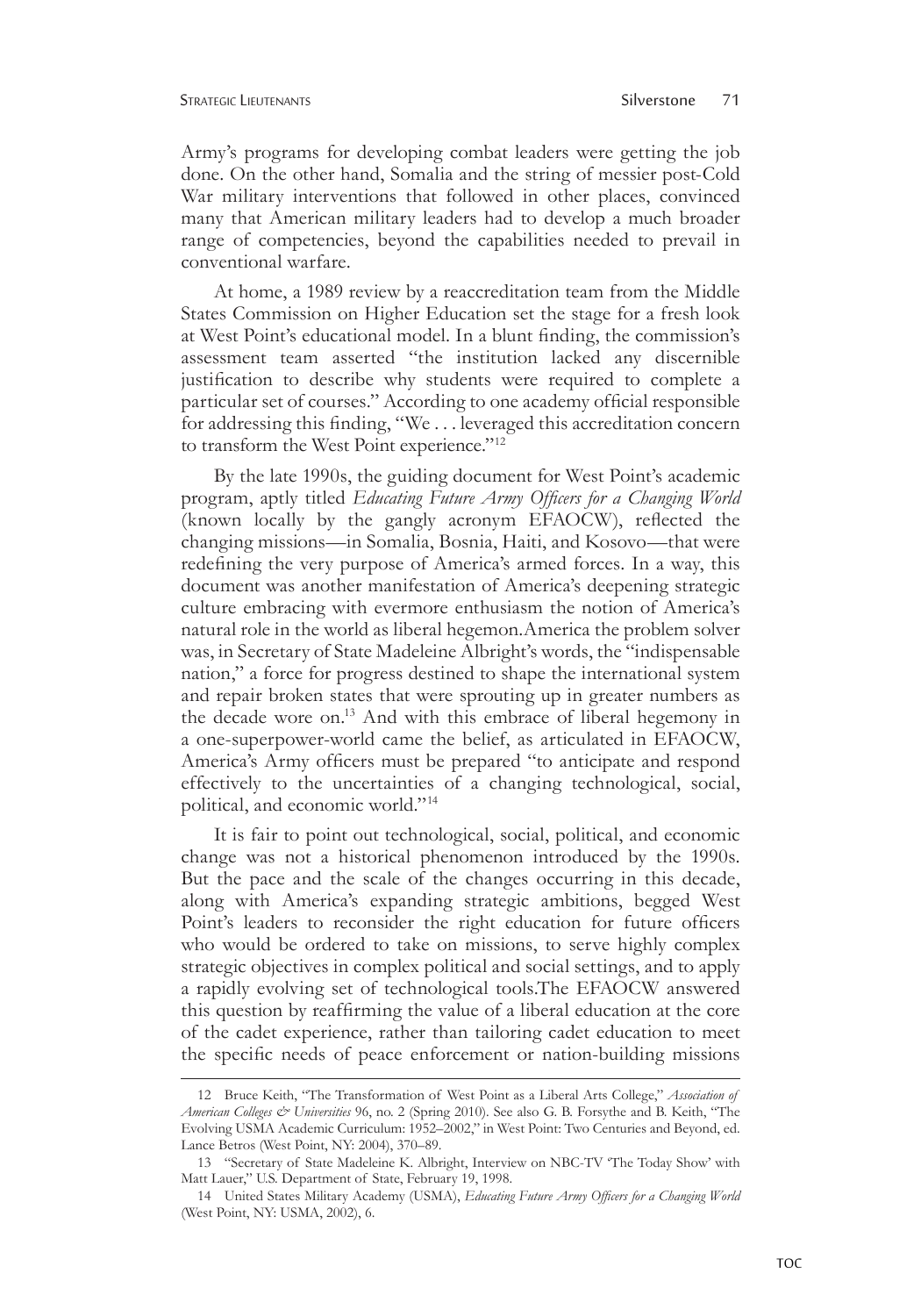that American political leaders embraced in this decade. As the larger Army was debating, and introducing, changes in force structure and training to prepare and equip soldiers for these unique tasks, West Point was recommitting to an educational model better suited for complex and ambiguous problems.15 This effort sought to develop critical and creative thinking skills that could be applied to whatever specific tasks its graduates would face in the years to come.

The academy's commitment was reflected in the rigorous, standardized core curriculum that cut broadly across the sciences, humanities, and social sciences and remained a requirement for every cadet. But the academy also introduced diverse academic majors and concentration fields to the curriculum. The idea was to harness the benefits of disciplinary depth as part of the academic experience, which would not only diversify the academic backgrounds available within each graduating class, but also help stimulate deep learning, rather than just broad learning. The intent was to inspire a commitment to lifelong learning that comes from intellectual exploration of a field the individual cadet found most interesting.

This broad liberal education aligned with the advice offered by Sir Michael Howard, one of the preeminent military historians of the twentieth century, in a lecture he delivered in 1961. As Howard noted, "Wars are not tactical exercises writ large. They are . . . conflicts of societies." While the military-technical aspects of warfare are essential components of military expertise, as the *Army Profession* doctrine asserts, Howard emphasized, "The roots of victory and defeat often have to be sought far from the battlefield, in political, social, and economic factors." As a result, he argues, military professionals "must study war in context."16 H. R. McMaster expanded on this point by arguing any use of military force must be "understood in [its] social, cultural, economic, human, moral, political, and psychological contexts." And these fields must be part of every cadet's education.<sup>17</sup> This appreciation for studying the context of the deployment of military armed force reflects the three other domains of military expertise in the Army profession: politicalcultural, moral-ethical, and human-leader development.18

## **Long Wars' Impact**

Despite the firm commitment to liberal education already in place as the academy entered the twenty-first century, its self-conscious link to

<sup>15</sup> Nina M. Serafino, *Peacekeeping and Related Stability Operations: Issues of U.S. Military Involvement*, Congressional Research Service (CRS) Report RL33557 (Washington, DC: CRS, January 24, 2007).

<sup>16</sup> Michael Howard, "The Use and Abuse of Military History," *Parameters* 11, no. 1 (1981): 14 (italics in original).

<sup>17</sup> H. R. McMaster, "The Need for a Coherent Interdisciplinary Approach to the Study of War and Warfare at West Point" (unpublished paper, 2012), 2. Also see H. R. McMaster, "Thinking Clearly about War and the Future of Warfare," introduction to *US Army Operating Concept: Winning in a Complex World*, by Headquarters, Department of the Army (HQDA), U.S. Army Training and Doctrine Command (TRADOC), TRADOC Pamphlet 525-3-1 (Washington, DC: HQDA, October 31, 2014), 9.

<sup>18</sup> See HQDA, *The Army Profession*, Army Doctrine Reference Publication 1 (ADRP 1) (Washington, DC: HQDA, 2015).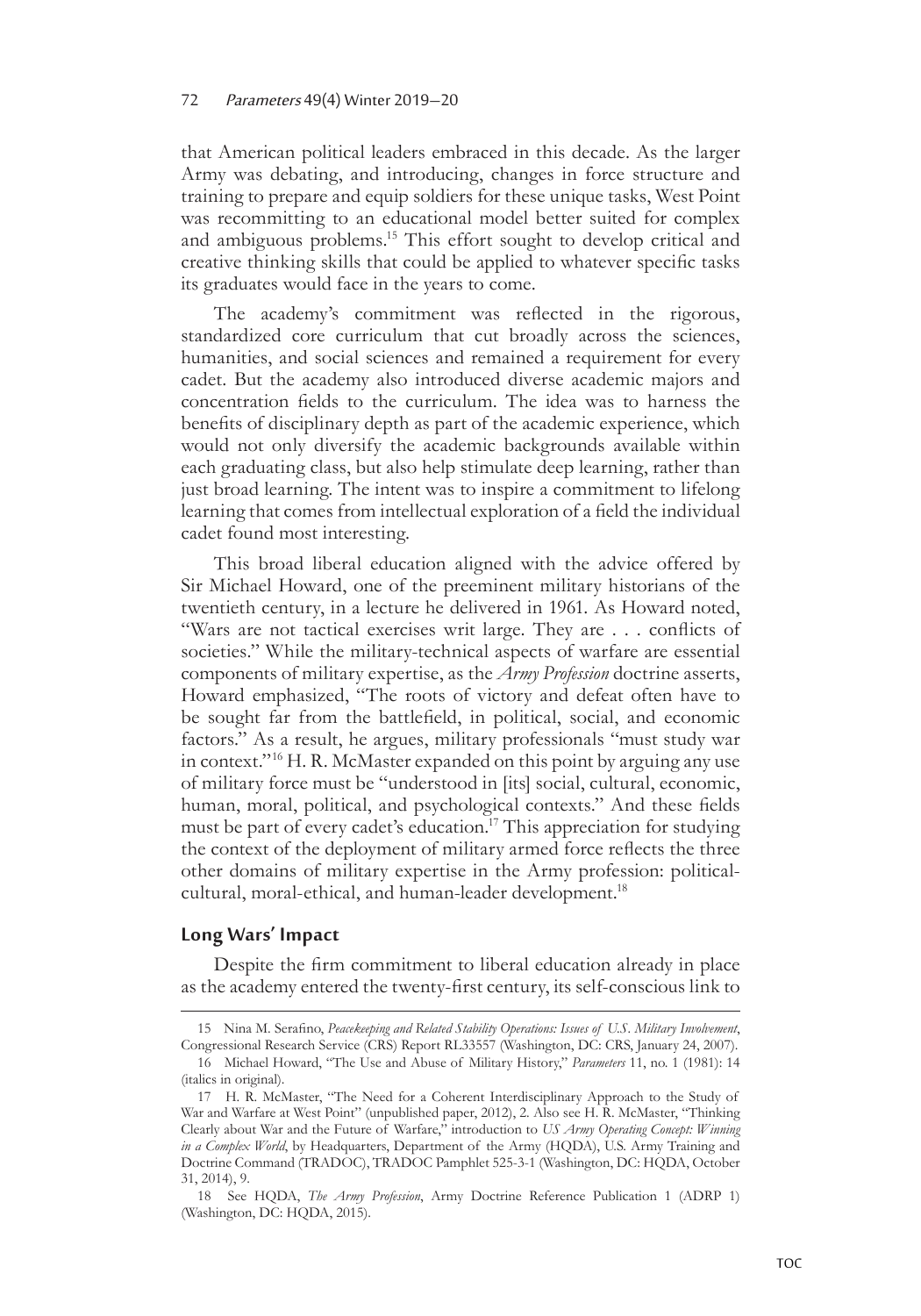#### STRATEGIC LIEUTENANTS SALLER SERVICE STRATEGIC LIEUTENANTS

the new kinds of missions young leaders were confronting in the post-Cold War world, Afghanistan and Iraq rattled the confidence of many at West Point. The interventions of the 1990s were a poor comparison to what the academy's graduates faced at the turn of the century. Previous missions had relatively small footprints, few resources were devoted to the problems, and they were of short duration and limited ambition.

Afghanistan and Iraq became all-consuming problems at the center of American foreign policy for years on end. In each case, young officers were given increasingly more complex counterinsurgency and nationbuilding missions, tasked to pursue immensely more ambitious strategic goals that included, at least initially, nothing less than the wholesale political, social, and economic transformation of these foreign lands. In turn, junior officers had to grapple with a complicated mixture of political, social, cultural, and economic variables affecting the behavior of adversaries, allies, and neutral actors alike. And to be effective, Army officers had to figure out how to manipulate these variables to achieve the strategic goals set by higher policy—and do so without simply resorting to the brute force at their disposal.

#### As the 2007 version of EFAOCW declared,

The intellectual demands placed on the modern Army officer are unprecedented in our history. Today, more than previously, our graduates must deal with complex technologies, rapidly developing situations in complicated multicultural scenarios, and a host of non-traditional missions that demand innovative solutions. This reality requires graduates to be informed, responsible, self-directed learners who can anticipate and respond effectively to challenges that we can predict only imperfectly today.19

But was West Point actually offering an adequate program to help our graduates manage the tasks they were given in these two post-9/11 operations? As the Army's strategic challenges in Afghanistan and Iraq mounted, recent graduates and former academy instructors launched a steady stream of feedback on the nature of these missions to faculty and staff at West Point. And it seemed the existing developmental program might not meet the exacting demands of strategic thinking and action the young officers were being expected to exercise.

The Army's formal endorsement of mission command—"the exercise of authority and direction by the commander using mission orders to enable disciplined initiative within the commander's intent to empower agile and adaptive leaders in the conduct of unified land operations"—in 2013 reinforced the imperative to ensure academy graduates were prepared to take on these tasks.<sup>20</sup> In introductory remarks, then US Army Chief of Staff General Raymond T. Odierno observed this concept was implemented out of operational necessity in Afghanistan and Iraq. It was then codified as a formal leadership philosophy with significant implications for leader development, unit training, and warfighting.

<sup>19</sup> USMA, *Educating Future Army Officers for a Changing World* (West Point, NY: USMA, 2007), 1.

<sup>20</sup> HQDA, *U.S. Army Mission Command Strategy FY 13-19* (Washington, DC: HQDA, 2013), ii.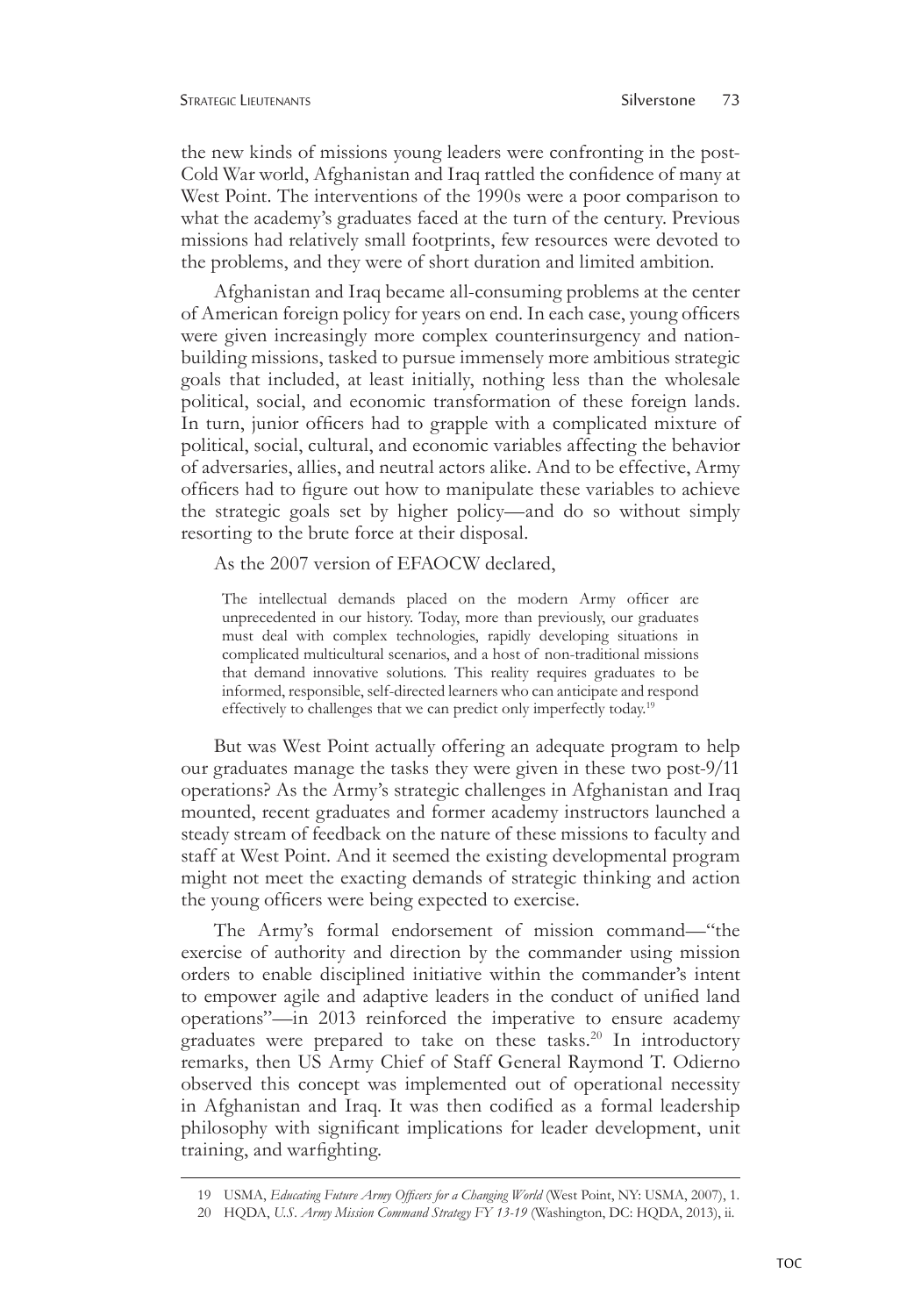#### 74 Parameters 49(4) Winter 2019–20

Army leaders have since recognized widespread adoption of the mission command philosophy require a cultural shift because commanders must "become comfortable with *decentralizing control* in order to foster *initiative* and *adaptation* by allowing subordinates the greatest freedom of action in *determining how best to accomplish the mission*."21 To make this concept work, it is critical commanders have confidence in decentralization of control. They must be convinced it will not lead to disaster. But more importantly, they must be convinced junior officers have the intellectual competence across the fields of military expertise to deserve to be granted the authority to exercise initiative and adapt operations to best achieve strategic ends. *The US Army's Operating Concept* of 2014 explained effectiveness depends on the ability to innovate under conditions of ambiguity and "innovation is the result of critical and creative thinking and the conversion of new ideas into valued outcomes. Innovation drives the development of new tools or methods that permit Army forces to anticipate future demands, stay ahead of determined enemies, and accomplish the mission."<sup>22</sup>

Understandably, the feedback from officers in the field inspired a range of initiatives at West Point to fill the perceived gaps in the cadet experience before their first deployments. The faculty and staff engaged in drawn-out debates about cultural literacy and language training. Programs to cultivate diplomatic and negotiation skills and increase cadet exposure to the political and economic problems associated with counterinsurgency and nation-building operations were introduced. Academic departments added more language classes and new elective courses tailored to the changing missions. Additionally, summer military training now included role-playing scenarios meant to replicate the peace enforcement and counterinsurgency problems the cadets would face as officers in the field. The number of cadets sent to foreign universities for a semester abroad swelled after the invasions of Afghanistan and Iraq. Hundreds of cadets were sent abroad for cultural immersion experiences each summer to learn and to work with diverse local communities in Africa, Southeast Asia, central Asia, and Latin America.

As these piecemeal initiatives accumulated, by 2013 the dean of the academic board decided it was time for a comprehensive review of the academic curriculum, the first since the 1980s. The goal was to ensure the academy was keeping up with best practices in higher education and producing the flexible and adaptive leaders needed to work toward the complex strategic objectives of post-9/11 operations. But even as this review was underway, the strategic environment continued to change dramatically. In August 2010, President Barack Obama declared America's combat mission in Iraq had ended. And by December 2011, the last American troops serving in Iraq were home, meeting the withdrawal deadline negotiated by President George W. Bush in 2008. Likewise, the American forces who had surged into Afghanistan during

<sup>21</sup> HQDA, *Mission Command Strategy*, 4 (emphasis added).

<sup>22</sup> TRADOC Pamphlet 525-3-1, 20.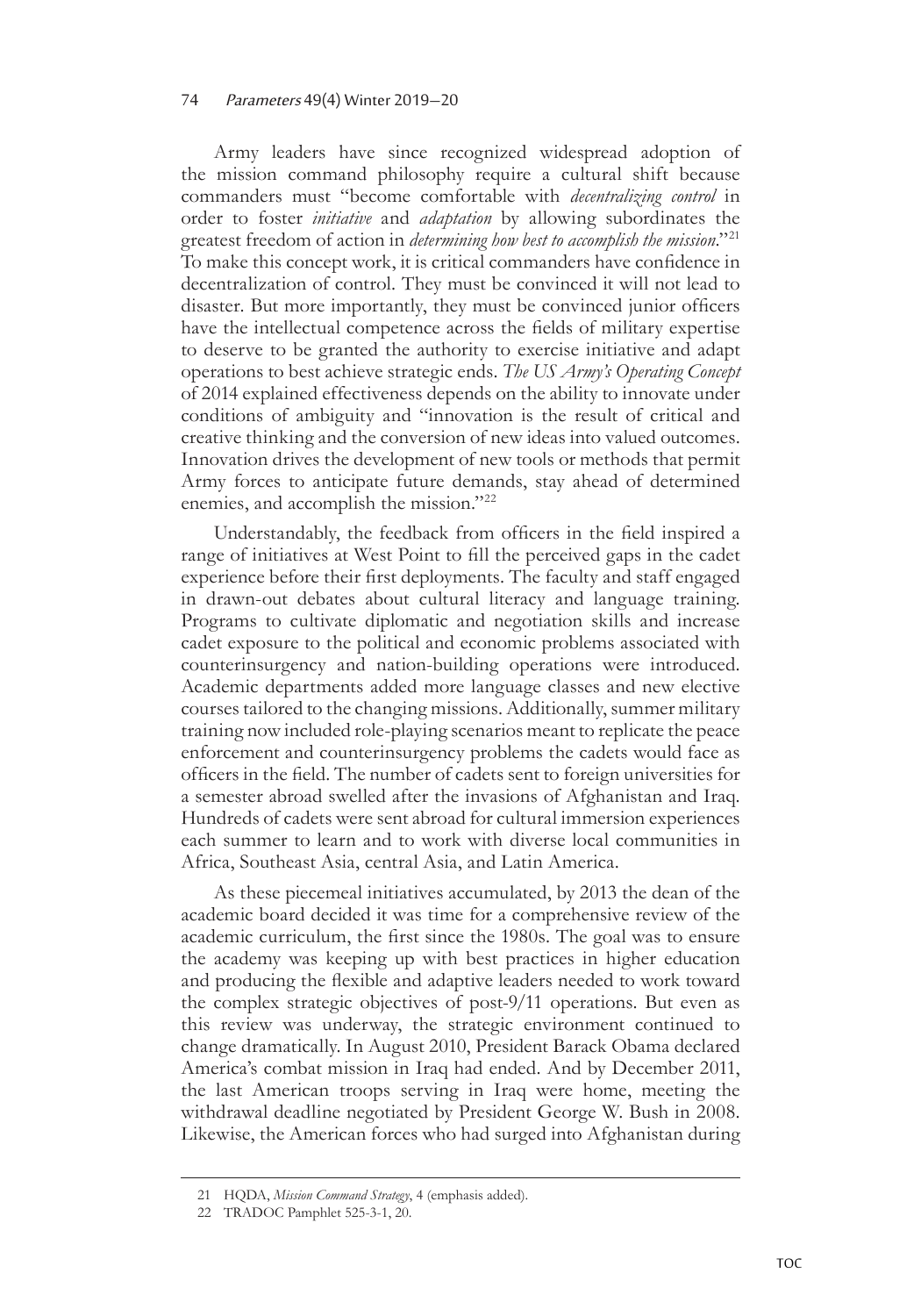2010, gradually transitioned from a large, direct combat mission to a small force serving primarily as advisors for Afghan security forces.

Russia's seizure of Crimea from Ukraine in 2014 sparked an eastward push for NATO that resulted in new roles for American forces. Army offers rotated through many of the newest, post-Cold War NATO member states, participating in presence missions and exercises that until recently had seemed like a relic of Cold War history. American priorities signaled a stark shift in December 2017 with the release of President Trump's *National Security Strateg y*, which stated bluntly that readiness to deter and fight near-peer competitors, rather than counterinsurgency, was now the most important task for the American military. When the long-standoff on the Korean peninsula flared dangerously in 2017, Army leaders once again designated high-intensity land warfare as the top priority and the lethality of US forces the most important measure of readiness.

Back at West Point, which continued to deliver about 1,000 new second lieutenants to the Army every year, the comprehensive curriculum review came to an end, and the discussion of the value of a rigorous, broad liberal education had come full circle. The core curriculum was adjusted in places, the academic goals were refined, and additional elements were added to the cadet experience for the class of 2019 and beyond. But completing the process, the academy's leaders had reaffirmed one essential claim: a rigorous, broad liberal education is the best preparation for officers serving in an inherently uncertain future, on any mission, and in any part of the world.

## **The Future's Complexity**

Eighteen years after the terrorist attacks of September 11, 2001 sparked the initial invasion of Afghanistan, West Point has moved beyond worrying about the distinct demands of counterterrorism, counterinsurgency, and nation building, and how the responses to these types of operations must shape the curriculum. The vision for the academic program released in June 2018, *Educating Army Leaders*, recognizes the reality that flows from America's strategic culture. As long as Americans see themselves as forward-engaged problem solvers with diverse global interests, "the roles, responsibilities, and missions of the Army [will] continually shift, requiring graduates to have deep disciplinary knowledge as well as the agility and imagination to work in a variety of venues and across any number of disciplines."23 But beyond reaffirming the importance of a broad liberal education that "teaches cadets how to think about problems in varied and adaptive ways as they learn to navigate and succeed in an increasingly complex world," West Point as an institution continues to lean forward with an emphasis on innovation, both by its faculty and its cadets.<sup>24</sup> The curriculum increasingly emphasizes independent student research and an enhanced

<sup>23</sup> USMA, *Educating Army Leaders: Developing Intellect and Character to Navigate a Diverse and Dynamic World* (West Point, NY: USMA, 2018), ii.

<sup>24</sup> USMA, *Educating Army Leaders*, 13.